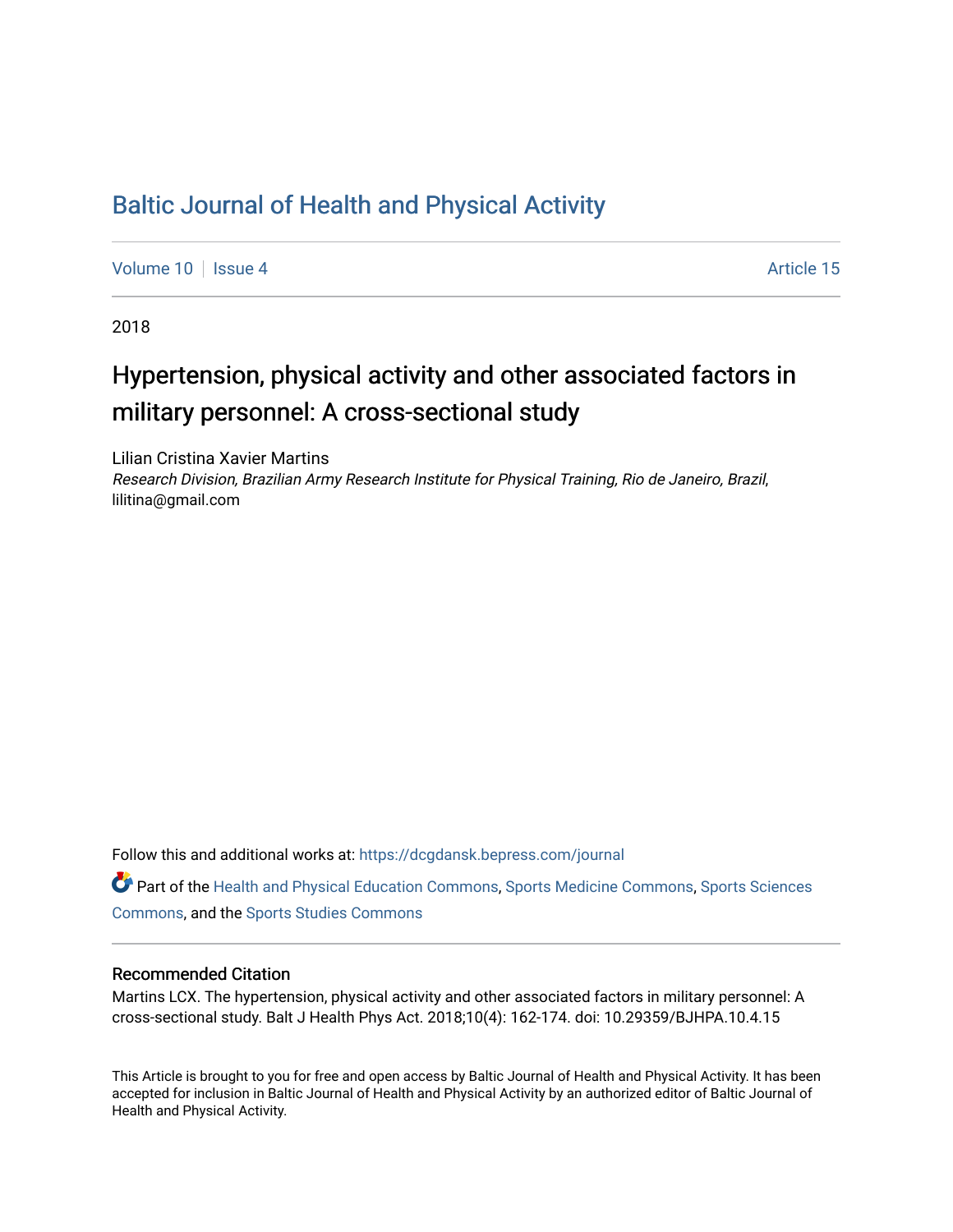# **Hypertension, physical activity and other associated factors in military personnel: A cross-sectional study**

#### **Lilian Cristina Xavier Martins**

**Authors' Contribution: A** Study Design **B** Data Collection **C** Statistical Analysis **D** Data Interpretation **E** Manuscript Preparation **F** Literature Search **G** Funds Collection

Research Division, Brazilian Army Research Institute for Physical Training, Rio de Janeiro, Brazil

| abstract                     |                                                                                                                                                                                                                                                                                                                                                                                                                                                    |
|------------------------------|----------------------------------------------------------------------------------------------------------------------------------------------------------------------------------------------------------------------------------------------------------------------------------------------------------------------------------------------------------------------------------------------------------------------------------------------------|
| <b>Background:</b>           | Hypertension is a major concern in public health. In the world population over 25 years of age, its<br>prevalence is of 40%, and studies on the amount of physical activity (PA) related to hypertension in<br>active military personnel are scarce. To estimate the prevalence of hypertension in the Brazilian Army<br>military personnel and to explore the association of PA levels and other risk factors.                                    |
| <b>Material and methods:</b> | This is a cross-sectional study ( $N = 506$ ). Self-reported prevalence of hypertension (outcome), PA and<br>associated factors were examined $(X^2)$ , simple and multiple Poisson regression).                                                                                                                                                                                                                                                   |
| <b>Results:</b>              | Prevalence of hypertension was lower (9.7%) than in the general population and the expected associated<br>factors, such as job stress and psychological distress, were not associated with hypertension. Job stress<br>and psychological distress were not associated to hypertension. PA in sports/exercise in leisure (SEL)<br>presented inverse association. The minimum amount of PA presented a cut-off point on SEL of 1,200<br>METmin/week. |
| <b>Conclusions:</b>          | In military, higher levels of SEL was related to lower prevalence of hypertension and the cut-off point<br>found indicated that the minimum amount of PA to achieve a protective pattern is ~50min of PA of<br>moderate to vigorous intensity ( $\geq$ 4METs) four times a week. Findings were discussed.                                                                                                                                          |
| Kev words:                   | epidemiology, cardiovascular disease, exercise, elevated cholesterol, job stress, mental health.                                                                                                                                                                                                                                                                                                                                                   |
| article details              |                                                                                                                                                                                                                                                                                                                                                                                                                                                    |
|                              | Article statistics: Word count: 4,353; Tables: 3; Figures: 2; References: 49<br>Received: April 2017; Accepted: September 2018; Published: December 2018                                                                                                                                                                                                                                                                                           |

|                               | <b>NCCCIVCUI</b> AVIII 2017, ACCCPICUI JONICIINOI 2010, I <b>UNIIJIICUI</b> DOCCIINOI 2010                                                                                                                                                                                                                                                                                                                                                                                                                                                                                                                                                                                                                                                                                                                                                                    |
|-------------------------------|---------------------------------------------------------------------------------------------------------------------------------------------------------------------------------------------------------------------------------------------------------------------------------------------------------------------------------------------------------------------------------------------------------------------------------------------------------------------------------------------------------------------------------------------------------------------------------------------------------------------------------------------------------------------------------------------------------------------------------------------------------------------------------------------------------------------------------------------------------------|
| <b>Full-text PDF:</b>         | http://www.balticsportscience.com                                                                                                                                                                                                                                                                                                                                                                                                                                                                                                                                                                                                                                                                                                                                                                                                                             |
| Copyright                     | © Gdansk University of Physical Education and Sport, Poland                                                                                                                                                                                                                                                                                                                                                                                                                                                                                                                                                                                                                                                                                                                                                                                                   |
| Indexation:                   | Celdes, Clarivate Analytics Emerging Sources Citation Index (ESCI), CNKI Scholar (China National Knowledge<br>Infrastructure), CNPIEC, De Gruyter - IBR (International Bibliography of Reviews of Scholarly Literature in<br>the Humanities and Social Sciences), De Gruyter - IBZ (International Bibliography of Periodical Literature in<br>the Humanities and Social Sciences), DOAJ, EBSCO - Central & Eastern European Academic Source, EBSCO -<br>SPORTDiscus, EBSCO Discovery Service, Google Scholar, Index Copernicus, J-Gate, Naviga (Softweco, Primo<br>Central (ExLibris), ProQuest - Family Health, ProQuest - Health & Medical Complete, ProQuest - Illustrata: Health<br>Sciences, ProQuest - Nursing & Allied Health Source, Summon (Serials Solutions/ProQuest, TDOne (TDNet),<br>Ulrich's Periodicals Directory/ulrichsweb, WorldCat (OCLC) |
| <b>Funding:</b>               | The research received no specific grant from any funding agency in the public, commercial, or not-for-profit sectors.                                                                                                                                                                                                                                                                                                                                                                                                                                                                                                                                                                                                                                                                                                                                         |
| <b>Conflict of interests:</b> | Author has declared that no competing interest exists.                                                                                                                                                                                                                                                                                                                                                                                                                                                                                                                                                                                                                                                                                                                                                                                                        |
| <b>Corresponding author:</b>  | Corresponding author: Lilian Cristina Xavier Martins, Brazilian Army Research Institute for Physical Training - Research<br>Division, Av Joao Luuiz Alves S/N Rio de Janeiro RJ Urca, Brazil; phone no.: 552122558935; fax: 552122558935; e-mail:<br>lilitina@gmail.com.                                                                                                                                                                                                                                                                                                                                                                                                                                                                                                                                                                                      |
| <b>Open Access License:</b>   | This is an open access article distributed under the terms of the Creative Commons Attribution-Non-commercial<br>4.0 International (http://creativecommons.org/licenses/by-nc/4.0/), which permits use, distribution, and<br>reproduction in any medium, provided the original work is properly cited, the use is non-commercial and is<br>otherwise in compliance with the license.                                                                                                                                                                                                                                                                                                                                                                                                                                                                          |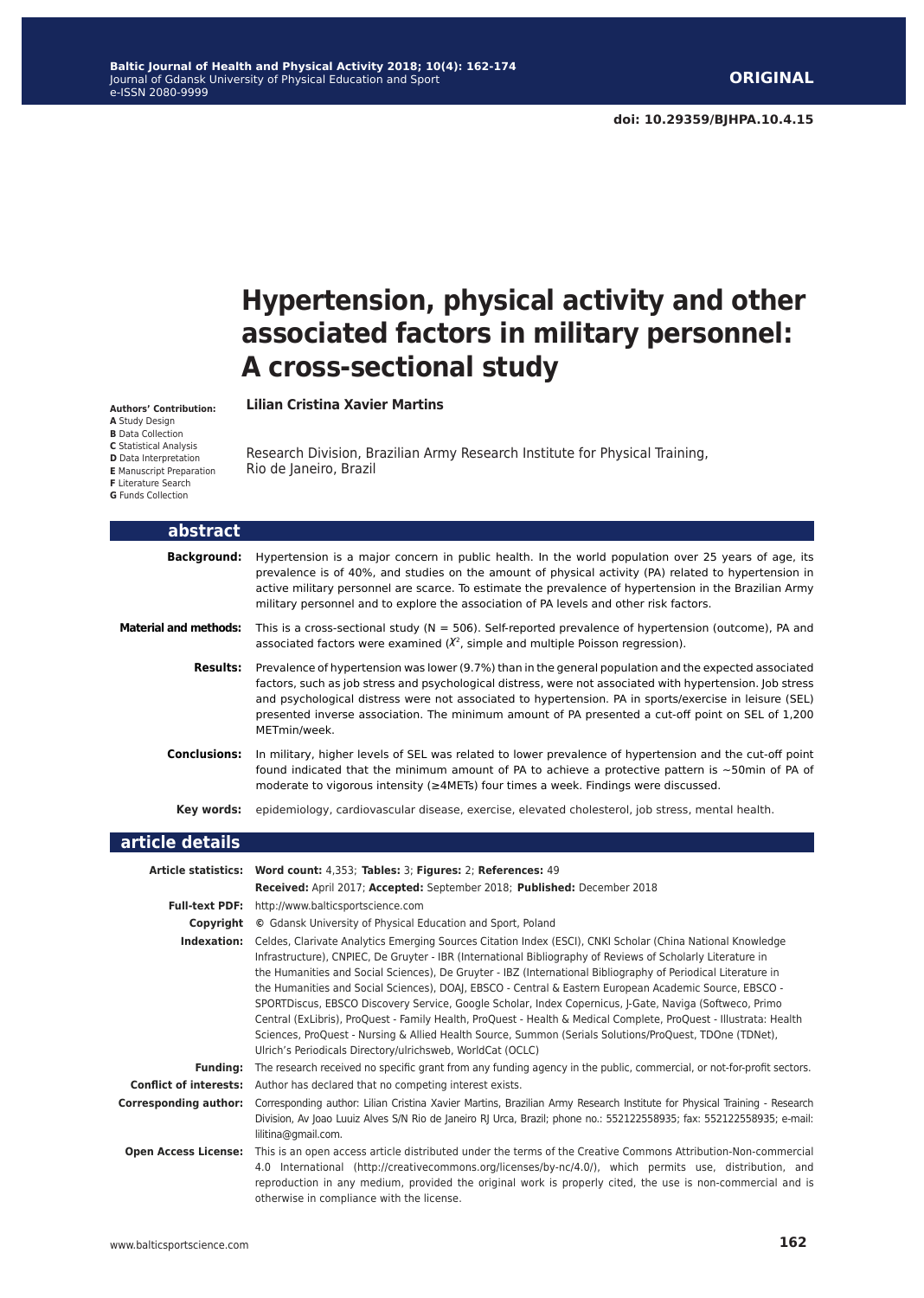### **introduction**

Hypertension, a major public health concern and global problem, is related to the development of many other diseases, such as heart disease, cerebrovascular accident, renal failure, premature mortality [1], dementia [2], and cognitive impairment [3]. Defined by systolic blood pressure of  $\geq 140$  mmHq and/or diastolic pressure of  $\geq 90$  mmHg, hypertension affects much of the world's population over the age of 25 years (40%) [1]. According to the World Health Organization (WHO), the symptoms of hypertension rarely manifest in early stages; therefore, many people remain undiagnosed [1]. In Americas, the prevalence was 35%, with a higher prevalence in low-and middle-income populations, and the problem is getting worse due to weak health systems, leading to large numbers of individuals without a diagnosis and/or treatment [1].

Epidemiological data indicate that the main cause of death in Brazil between 1996 and 2011 was cardiovascular disease, with an annual rate of approximately 30% of total deaths [4]. Furthermore, the prevalence of hypertension presents great variability depending on the region (25–35%), and the rate of mortality due to hypertension and related deaths is 27.5% [5].

In military personnel, a study conducted in the United States demonstrated that hypertension was related to mortality due to atherosclerotic coronary and aortic disease and found a prevalence of 43.6% of these events among hypertensives [6]. Another study conducted among veterans noted that 89% of the 104 subjects with moderate aortic stenosis had hypertension [7]. Furthermore, those who were in active combat during conflict situations presented a 33% greater risk compared to those who were uninvolved in combat [8].

Among servicemen of the Brazilian Armed Forces, two studies that focused on hypertension were identified. The prevalence in the Air Force  $(N = 380)$ was 22%, higher than that found in the general population (12.7%) [9]. In the Army, a study conducted in a school for graduate officers  $(N = 426)$  found a prevalence of 5.63% [10].

The aetiology of hypertension in most cases  $(-90%)$  is nonspecific. It is a multifactorial disease that results from the interaction of genetic, environmental, and behavioural factors [11]. Among the environmental factors, one major source of stress is found in the workplace. The literature consistently shows that occupational stress is associated with hypertension [12]. Behavioural factors associated with hypertension are dietary habits (salt intake), smoking, and physical activity [5]. The latter has been included in all levels of prevention and treatment for cardiovascular and metabolic diseases, including hypertension [13]. Exercise helps to reduce the morbidity and mortality from these diseases [13], promoting beneficial vascular changes that reduce the endothelial dysfunction and arterial stiffness [14, 15], which are commonly present in the cases of disease in which there is excessive oxidative stress, such as type 2 diabetes, obesity, hypertension, and metabolic syndrome [16].

In this context, literature shows that aerobic and resistive (progressive) exercises promote significant reduction in blood pressure (systolic and diastolic) in adults [17]. The literature demonstrates that aerobic training programs of moderate to severe intensity, lasting 40 minutes for 3–5 times per week, and involving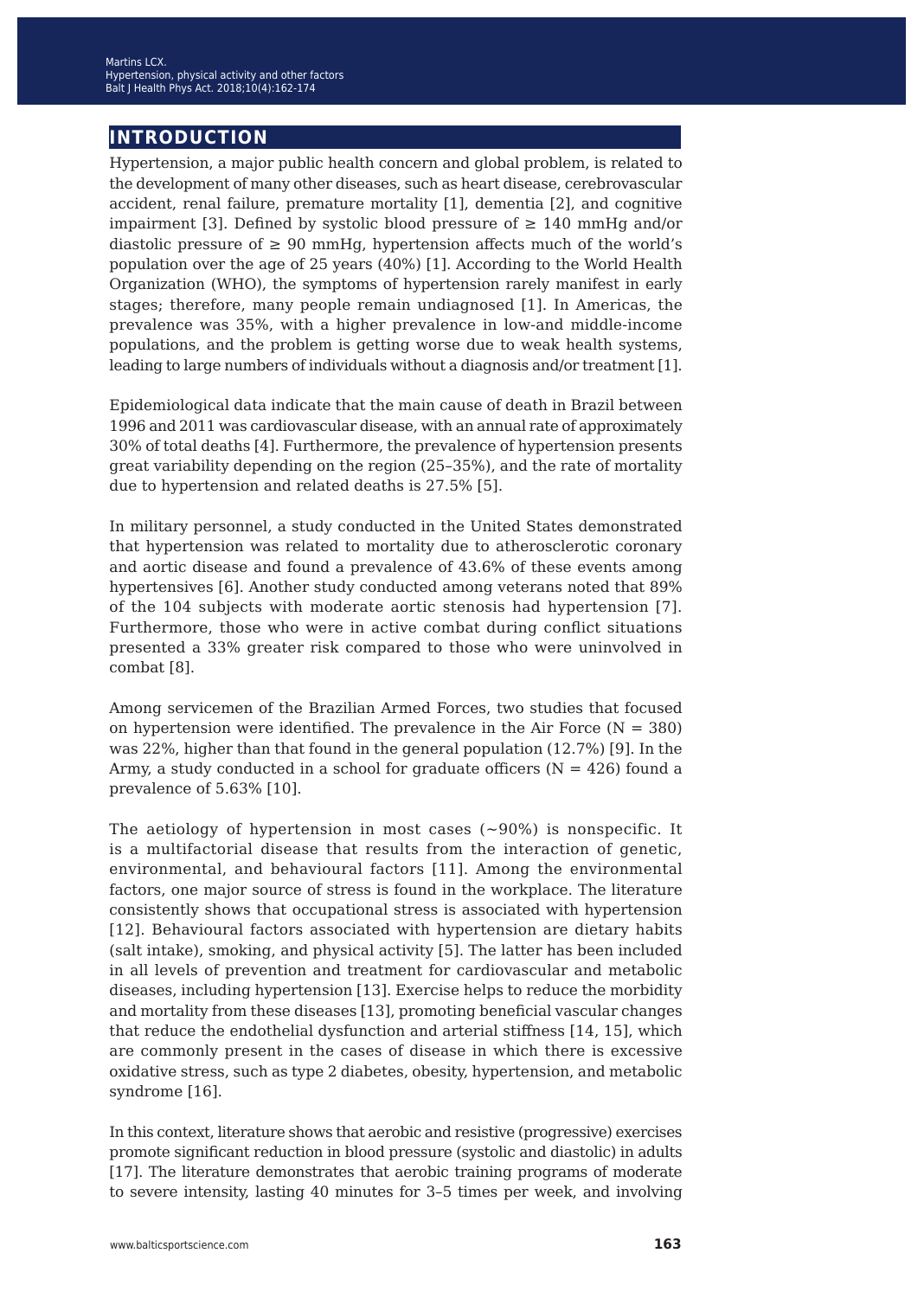more than 800 MET-minutes per week, promote reduction in blood pressure [17]. Moreover, physical activity is also recommended to prevent and treat of dyslipidaemias [18].

Atherosclerosis is a chronic inflammatory disease with a multifactorial aetiology and is a process in response to inflammation of the endothelium, occurring mainly in the intima of arteries of medium and large calibre [18]. It is the leading cause of global deaths [19]. Dyslipidaemias are one of the main factors contributing to the development of cardiovascular diseases [19] and are also strongly associated with hypertension [5].

There are few studies regarding the health of military personnel in Brazil, indicating a need for more scientific research in this population of workers. In this context, there is a lacuna in knowledge on hypertension and associated factors. This study aimed to evaluate the association between the physical activity level, elevated cholesterol and other risk factors for hypertension in military personnel of the Brazilian Army.

#### **material and methods**

#### **design and study population**

This cross-sectional, census type study was conducted among military personnel serving at a Brazilian army directorate and its subordinate military organisations: five barracks ( $N = 654$ ). Data were collected from October 2009 to February 2010.

All principles governing research involving human beings were observed. Ethical approval of the Social Medicine Institute of the State University of Rio de Janeiro was registered in the Ministry of Health (CAAE 1368.0.000.259-09).

#### **measures**

Data were collected through self-reported questionnaires on hypertension and elevated cholesterol (prior diagnosis by a physician), socioeconomic and demographic information, job stress, physical activity and health status. This methodology has been largely used in epidemiological studies [20–23]. In order to guarantee the quality of information, pre-test and pilot studies were carried out, through test-retest reliability assessment. Results showed high reliability with agreement ranging from substantial to perfect according to the classification of Landis & Koch [24].

*Hypertension:* The prevalence of hypertension (outcome) was self-reported, referring to prior diagnosis by a physician.

*Elevated cholesterol:* Elevated cholesterol was self-reported, referring to prior diagnosis by a physician.

*Psychological distress:* Psychological distress was evaluated using the Brazilian version [25] of the General Health Questionnaire (GHQ-12) [26]. Scores for individual items were coded as absent or present (0 or 1) and then summed. Total scores of 3 or more (out of 12) were considered as cases of psychological distress, according to the methodology of the construct.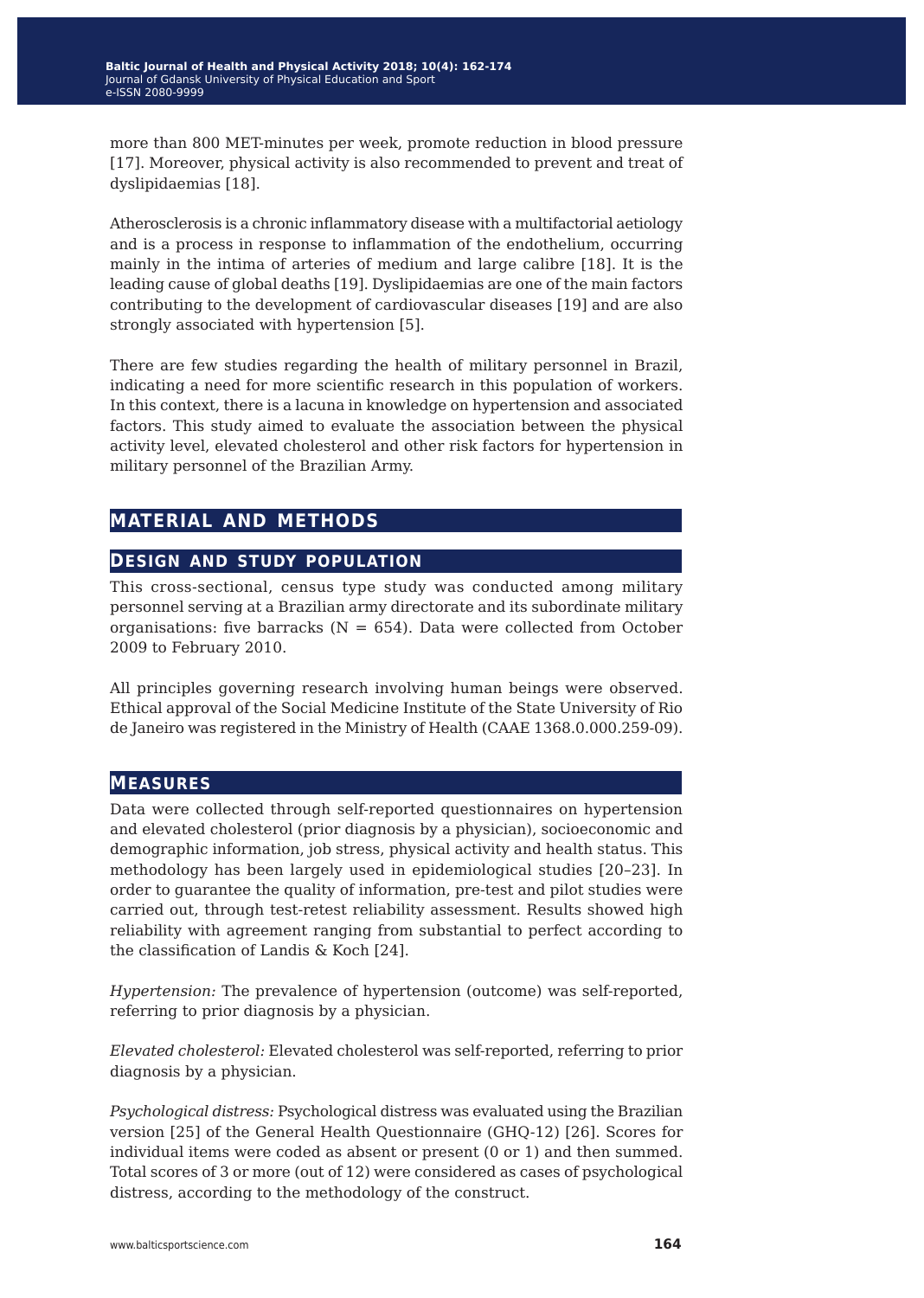*Job stress:* Job stress was assessed by the effort-reward imbalance model [27]. According to the model, an adverse work environment is characterised by a situation of high effort spent and low reward received, which exhibits a deficit of reciprocity that can lead to a state of active distress, evoking negative emotions [27]. The instrument, adapted and validated in Brazil [28], is comprised of 23 questions, and the results are expressed in scores that cover three facets: effort (E), reward (R), and overcommitment (OC). The total score (TS) is calculated as the ratio between effort and reward (E/R) plus OC, resulting in the formula  $TS = (E/R + OC)$ .

*Physical activity:* Physical activity was assessed with the Baecke's Questionnaire [29], which was developed to quantify the amount of physical activity based on energy expenditure [30]. The questionnaire was translated, adapted, and validated in Brazil [31]. The instrument evaluates the levels of physical activity in three dimensions: occupational physical activity (OPA), in sports/exercise in leisure time (SEL), and in other leisure activities and/or commuting (LAC). Results are expressed in scores. The Metabolic Equivalent (MET) according to the intensity of the activity (standardised by the Compendium of Physical Activities [30]) was assessed in minutes per week (METmin). The intensity considered as moderate was  $\geq 4$  METs/week.

*Socioeconomic, demographic and occupational information:* Socioeconomic and demographic information were: per capita family income – total family income divided by the number of family members living on that income) and categorised in Brazilian minimum wages ('Up to 2', 'From 2 to 5', 'From 5 to 10', 'From 10 to 20'), marital status (single, divorced, married, widow), schooling level ('up to 9 years', 'More than 9 years'), and ethnicity (white, brown, black, Asian, indigenous). Occupational information was categorised by military rank ('Senior officers': captain, major, lieutenant-colonel, colonel and general; 'Officers': lieutenants; 'Sergeant-Majors and Sergeants'; and 'Corporals and Privates').

*Other health risk factors:* Other health risk factors were: current smoking and consumption of any amount of alcohol (in the last two weeks) and sleep disturbances (having trouble sleeping at bedtime and/or waking at night and having difficulty returning to sleep).

#### **statistical analysis**

Exploratory and descriptive analyses were performed. To identify a cut-off point of METmin per week in relation to hypertension, analysis with quintiles was performed. For the bivariate analysis, the  $\chi^2$  test and simple Poisson regression (generalised linear models) were used. For variables that presented association with the outcome, a multivariate model was delineated to adjust for age, using the multiple Poisson regression to obtain more robust confidence intervals (CI), and the prevalence ratios (PR) were estimated.

For all analyses, the level of confidence was 95%. Data were entered using MS Access 2000, and statistical analyses were performed using the R Platform [32].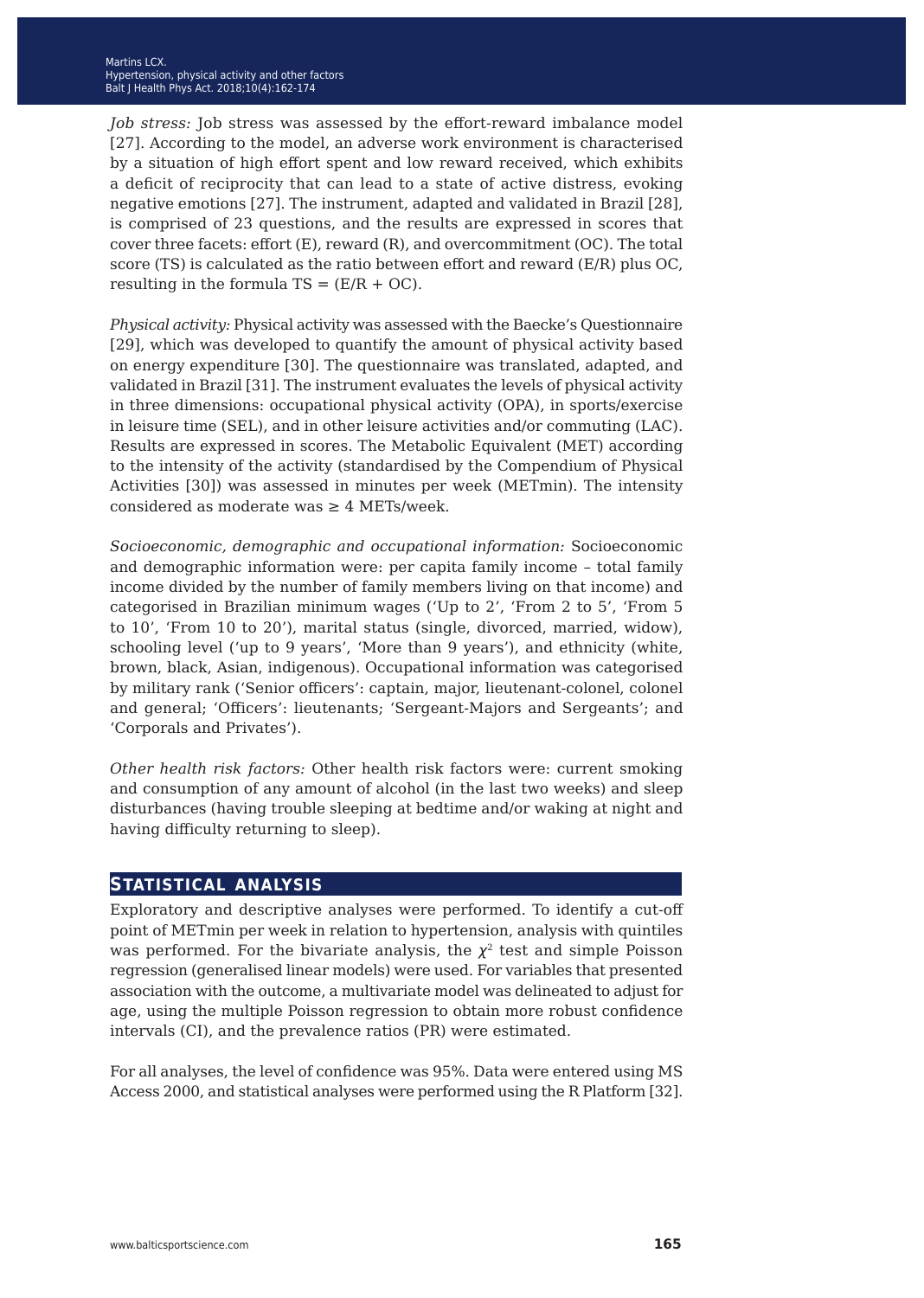## **results**

This was a census type study. The eligible number of integrants of the directorate for the study was 654. Sixty-eight had been deployed away from the directorate indefinitely, and per the exclusion criterion, they were excluded. Thirty-four were women, and because of the small number, they were withdrawn from the study. This methodology was applied in other related studies [21, 22]. From the 552 eligible individuals remaining, 46 refused to take part in the study. Thus, the study population was comprised of 506 servicemen in the Brazilian Army, which represents a participation rate of 92%. The mean age was of 29 years (±9.77), individuals with more than nine years of school totalled 94.7% (Table 1).

Table 1. Prevalence of hypertension according to sociodemographic characteristics and the health status

|                                  | N   | Hypertension   |        |         |
|----------------------------------|-----|----------------|--------|---------|
| Characteristics                  |     | Cases          | $\%$   | P       |
| <b>Ethnic</b>                    |     |                |        | 0.163   |
| White                            | 232 | 19             | (8.2)  |         |
| Brown                            | 174 | 24             | (13.8) |         |
| <b>Black</b>                     | 80  | 6              | (7.5)  |         |
| Asian                            | 2   | $\mathbf 0$    |        |         |
| Indigenous                       | 18  | 0              |        |         |
| Conjugal state                   |     |                |        | < 0.001 |
| Single                           | 252 | 13             | (5.2)  |         |
| <b>Divorced</b>                  | 39  | 5              | (12.8) |         |
| Married                          | 212 | 29             | (13.7) |         |
| Widowed                          | 3   | $\overline{2}$ | (66.7) |         |
| Education                        |     |                |        | 0.939   |
| More than 9 years                | 479 | 47             | (9.8)  |         |
| Up to 9 yeas                     | 27  | 2              | (7.4)  |         |
| Income <sup>a</sup>              |     |                |        | 0.658   |
| Up to 2                          | 149 | 16             | (10.7) |         |
| From 2 to 5                      | 177 | 19             | (10.7) |         |
| From 5 to 10                     | 119 | 8              | (6.7)  |         |
| Above 10                         | 41  | 4              | (9.8)  |         |
| Non-informed                     | 20  |                |        |         |
| Rank                             |     |                |        | < 0.001 |
| Senior officers <sup>b</sup>     | 65  | 13             | (20.0) |         |
| Officers <sup>c</sup>            | 143 | 8              | (5.6)  |         |
| Sergeant-majors and sergeants    | 107 | 18             | (16.8) |         |
| Corporals and privates           | 191 | 10             | (5.2)  |         |
| Smoking <sup>d</sup>             |     |                |        | 0.818   |
| No                               | 454 | 43             | (9.5)  |         |
| Yes                              | 52  | 6              | (11.5) |         |
| Alcohol consumption <sup>e</sup> |     |                |        | 0.135   |
| No                               | 183 | 23             | (12.6) |         |
| Yes                              | 323 | 26             | (8.0)  |         |
| <b>Elevated cholesterol</b>      |     |                |        | < 0.001 |
| No                               | 469 | 37             | (7.9)  |         |
| Yes                              | 37  | 12             | (32.4) |         |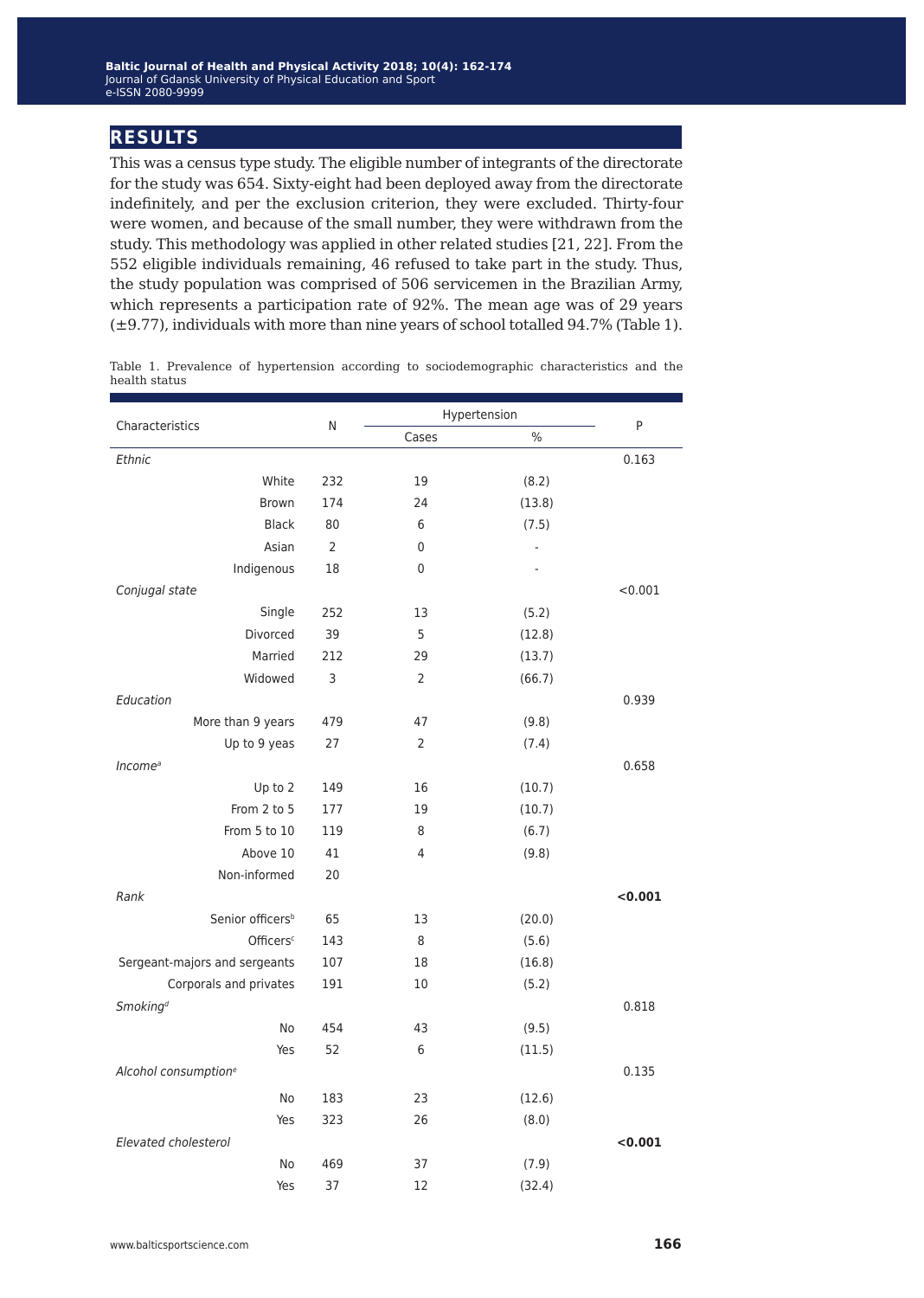| Characteristics        |     | Ν   | Hypertension | P      |       |
|------------------------|-----|-----|--------------|--------|-------|
|                        |     |     | Cases        | $\%$   |       |
| Sleep disturbances     |     | C   |              |        | 0.818 |
|                        | No  | 454 | 43           | (9.5)  |       |
|                        | Yes | 52  | 6            | (11.5) |       |
| Psychological distress |     |     |              |        | 0.135 |
|                        | No  | 183 | 23           | (12.6) |       |
|                        | Yes | 323 | 26           | (8.0)  |       |

*a Income calculated on minimum wages per capita family; b Senior Officers: major, lieutenant colonel, colonel and general; c Officers: lieutenant and captain; d Smoking: current smoking; e Alcohol consumption: any amount over the past two weeks. P (p-value) results from* χ*2.*

Prevalence of hypertension was 9.7%. Age was associated with the outcome. Simple Poisson regression revealed that the age categories 'From 36 to 45 years' ( $p < 0.001$ ) and 'Above 45 years' ( $p \le 0.0001$ ) were associated with a higher prevalence of hypertension. Prevalence of hypertension according to age categories in the study population and in the Brazilian population [4] can be observed in Figure 1. All categories, except for the age category 'From 26 and 35 years', showed prevalence approximated to that in the general population, although it was slightly higher. Military personnel in the category 'Above 45 years' (41.4%) exhibited the greatest discrepancy compared with the national data, which was 34.2% in the male population [4].





Ethnicity, education, income, smoking, alcohol consumption, sleep disturbances, and physical activity dimension PALL were not associated with hypertension. Prevalence of psychological distress was 33% (Table 1) and was not associated with hypertension ( $p = 1.00$ ) nor job stress (Table 2). Marital status, rank, and elevated cholesterol showed association with the outcome  $(p < 0.05)$  (Table 1).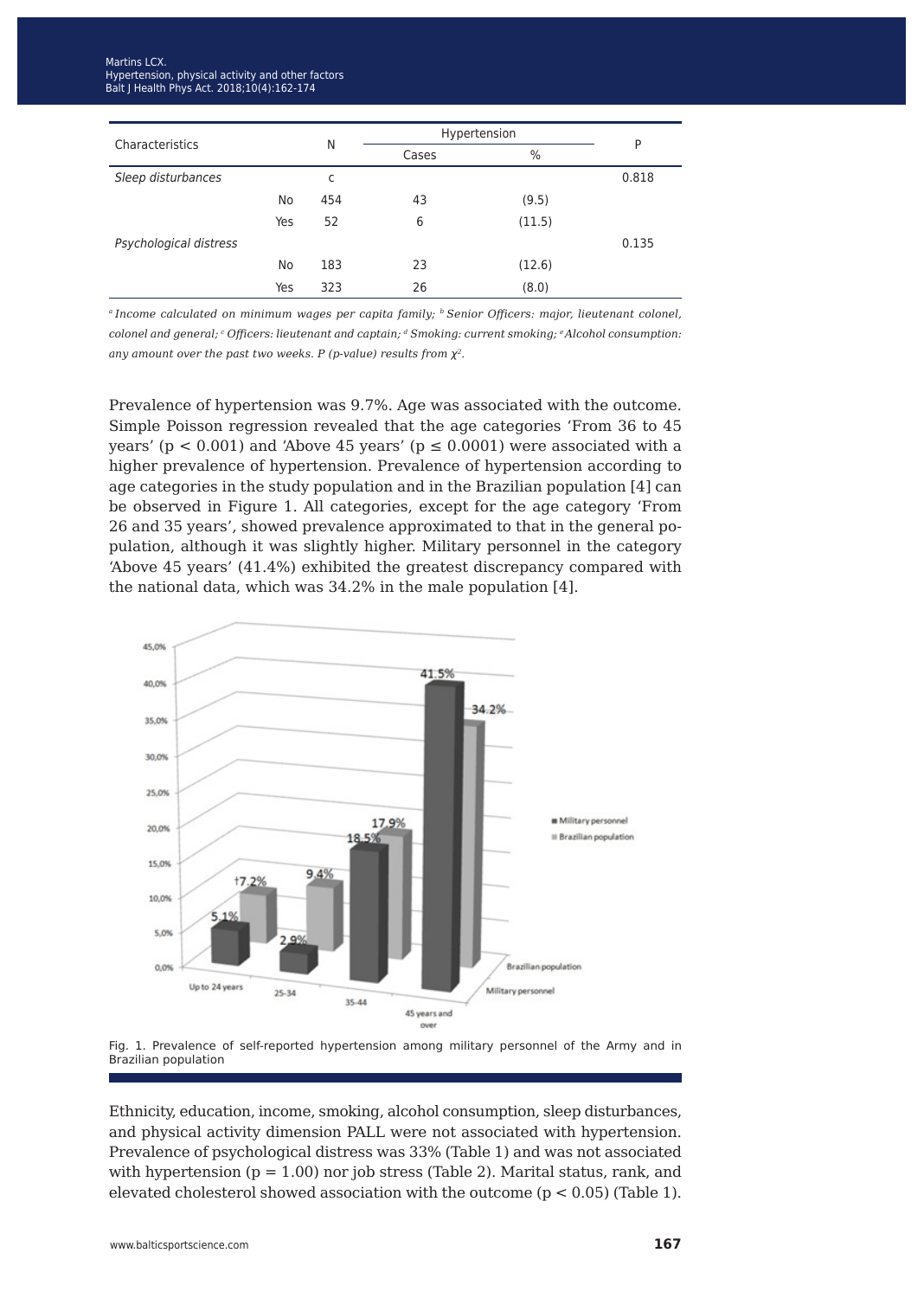Factors significantly associated with the outcome were conjugal status, rank, and elevated cholesterol.

Regarding the levels of PA by distinct dimensions (Table 2), OPA and SEL were inversely associated with hypertension (p < 0.05). Prevalence of elevated cholesterol was 7.3%, and among hypertensive the comorbidity with elevated cholesterol was 32.4%.

| Characteristics                |       | Non-hypertensive |                 |       | Hypertensive |                 | P     |
|--------------------------------|-------|------------------|-----------------|-------|--------------|-----------------|-------|
|                                | Mean  | Median           | SD <sup>a</sup> | Mean  | Median       | SD <sup>a</sup> |       |
| Job stress                     | 15.89 | 15.87            | 2.75            | 15.84 | 18.87        | 2.70            | 0.909 |
| Physical activity <sup>b</sup> |       |                  |                 |       |              |                 |       |
| OPA <sup>c</sup>               | 3.17  | 3.13             | 0.53            | 2.93  | 2.88         | 0.45            | 0.004 |
| <b>SELd</b>                    | 3.70  | 3.75             | 0.69            | 3.40  | 3.50         | 0.71            | 0.006 |
| PALL <sup>e</sup>              | 2.88  | 3.00             | 0.65            | 2.88  | 3.00         | 0.58            | 0.985 |
| METmin/weekf                   | 2.293 | 2.280            | 1.139           | 1.905 | 1.890        | 1.186           | 0.034 |

Table 2. Job stress and physical activity according to hypertension

*a SD: Standard deviation; b Physical activity by dimensions; c OPA: occupational physical activity; d SEL: physical activity in sports/exercise in leisure time; e PALL: other physical activities in leisure time/locomotion; f Energy expenditure in METs (metabolic equivalent) according to minutes of physical activity in SEL per week; P (p-value) results from the simple Poisson regression.*

Table 3 presents the non-adjusted and adjusted PR for age. The age categories associated with hypertension were 'From 36 to 45 years' (PR = 3.63; 95%CI, 1.76‒7.49) and 'Above 45 years' (PR = 8.13; 95%CI, 3.59-18.41), compared with 'Up to 25 years' (reference category). Marital status, military rank, and OPA, which initially were associated with hypertension, lost their significance after adjusting for age. Elevated cholesterol remained associated with hypertension and PR was 3.35 (95%CI 1.75-6.44). After adjustments, SEL showed inverse association with hypertension (PR =  $0.64$ ; 95%CI, 0.44-0.99) (Table 3).

Table 3. Prevalence ratios (PR) non-adjusted and adjusted of hypertension according to demographic characteristics

| Characteristics                     | Non-Adjusted |                  | Adjusted  |                              |
|-------------------------------------|--------------|------------------|-----------|------------------------------|
|                                     | <b>PR</b>    | (C195%)          | <b>PR</b> | (C195%)                      |
| Age                                 |              |                  |           |                              |
| Up to 25 years <sup>b</sup>         |              |                  |           |                              |
| From 26 a 35 years                  | 0.56         | $(0.18 - 1.78)$  |           |                              |
| From 36 a 45 years                  | 3.63         | $(1.76 - 7.49)$  |           |                              |
| Above 45 years                      | 8.13         | $(3.59 - 18.41)$ |           |                              |
| Conjugal state                      |              |                  |           |                              |
| <b>Single</b> <sup>b</sup>          |              |                  |           | $\qquad \qquad \blacksquare$ |
| <b>Divorced</b>                     | 2.49         | $(0.89 - 6.97)$  | 1.14      | $(0.34 - 3.81)$              |
| Married                             | 2.65         | $(1.38 - 5.10)$  | 1.11      | $(0.43 - 2.85)$              |
| Widowed                             | 12.92        | $(2.92 - 57.27)$ | 2.76      | $(0.49 - 15, 60)$            |
| Rank                                |              |                  |           |                              |
| Corporals and privates <sup>b</sup> |              |                  | ٠         |                              |
| Sergeant-majors and sergeants       | 3.21         | $(1.48 - 6.96)$  | 1.16      | $(0.30 - 4.44)$              |
| <b>Officers</b>                     | 1.07         | $(0.42 - 2.71)$  | 0.93      | $(0.25 - 3.55)$              |
| Senior officers                     | 3.82         | $(1.68 - 8.71)$  | 0.83      | $(0.20 - 3.47)$              |
|                                     |              |                  |           |                              |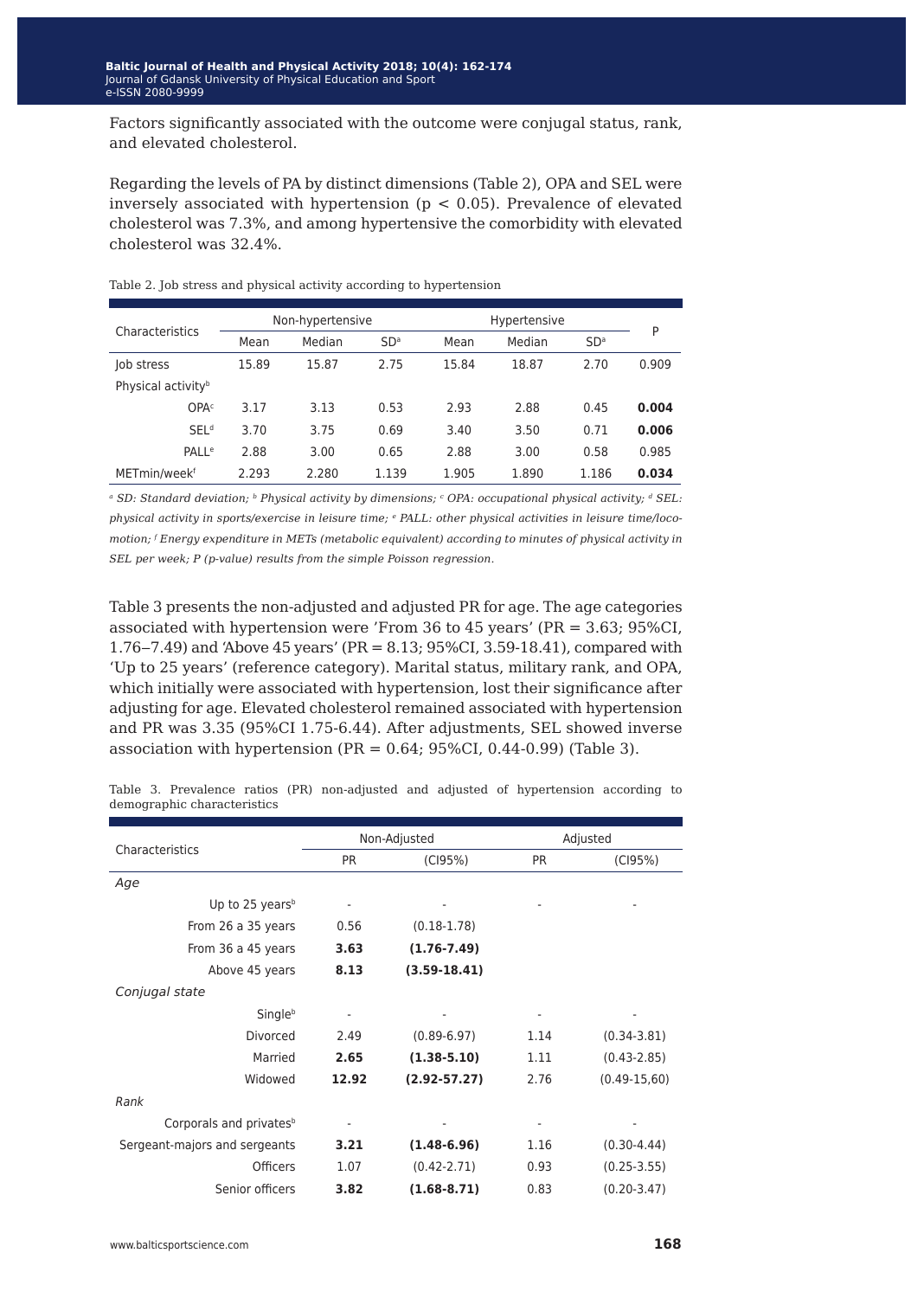| Characteristics               | Non-Adjusted |                 | Adjusted  |                 |
|-------------------------------|--------------|-----------------|-----------|-----------------|
|                               | <b>PR</b>    | (C195%)         | <b>PR</b> | (C195%)         |
| Elevated cholesterol          | 4.11         | $(2.14 - 7.88)$ | 3.35      | $(1.75-6.44)$   |
| Physical activity             |              |                 |           |                 |
| OPA <sup>b</sup>              | 0.43         | $(0.25 - 0.77)$ | 0.96      | $(0.49 - 1.91)$ |
| <b>SEL<sup>c</sup></b>        | 0.59         | $(0.40 - 0.86)$ | 0.64      | $(0.44 - 0.95)$ |
| 1200 METmin/week <sup>c</sup> | 0.50         | $(0.28 - 0.91)$ | 0.46      | $(0.25 - 0.83)$ |

*<sup>a</sup> Adjusted for age; b Reference category; c 1200 METmin/week: cut-off point identified by quintiles analysis as the minimum amount for the weekly energy expenditure related to lower prevalence of hypertension.*

The analysis by quintiles revealed a cut-off point for the lowest level of PA that presented association with lower prevalence of hypertension, which was 1,200 METmin/week, with the intensity of the activity  $\geq 4$  METs (p = 0.011). Most individuals  $(80.4\%, n = 407)$  achieved this cut-off point, which was found to be a protective factor for hypertension (PR =  $0.46$ ; 95%CI, 0.25-0.83), but 19.6% (n = 99) presented PA levels below that level. Figure 2 exhibits the distribution of PA levels by METmin/week according to hypertension.



### **discussion**

The main findings were that physical activity in sports/exercise during leisure time and elevated cholesterol were associated with hypertension, regardless of age. Furthermore, in military personnel the expected association of job stress and psychological distress was not found. Nevertheless, the comorbidity of hypertension and elevated cholesterol was high.

Regarding the PA levels, the cut-off point for a weekly energy expenditure associated with lower prevalence of hypertension was identified. The cutoff point was 1,200 METs/week, which means approximately 50 minutes of physical activities with moderate intensity ( $\geq 4$  METs) four times a week. This cut-off point was related to lower prevalence of hypertension among those in the higher age categories ('From 36 to 45' and 'Above 45') showing to be a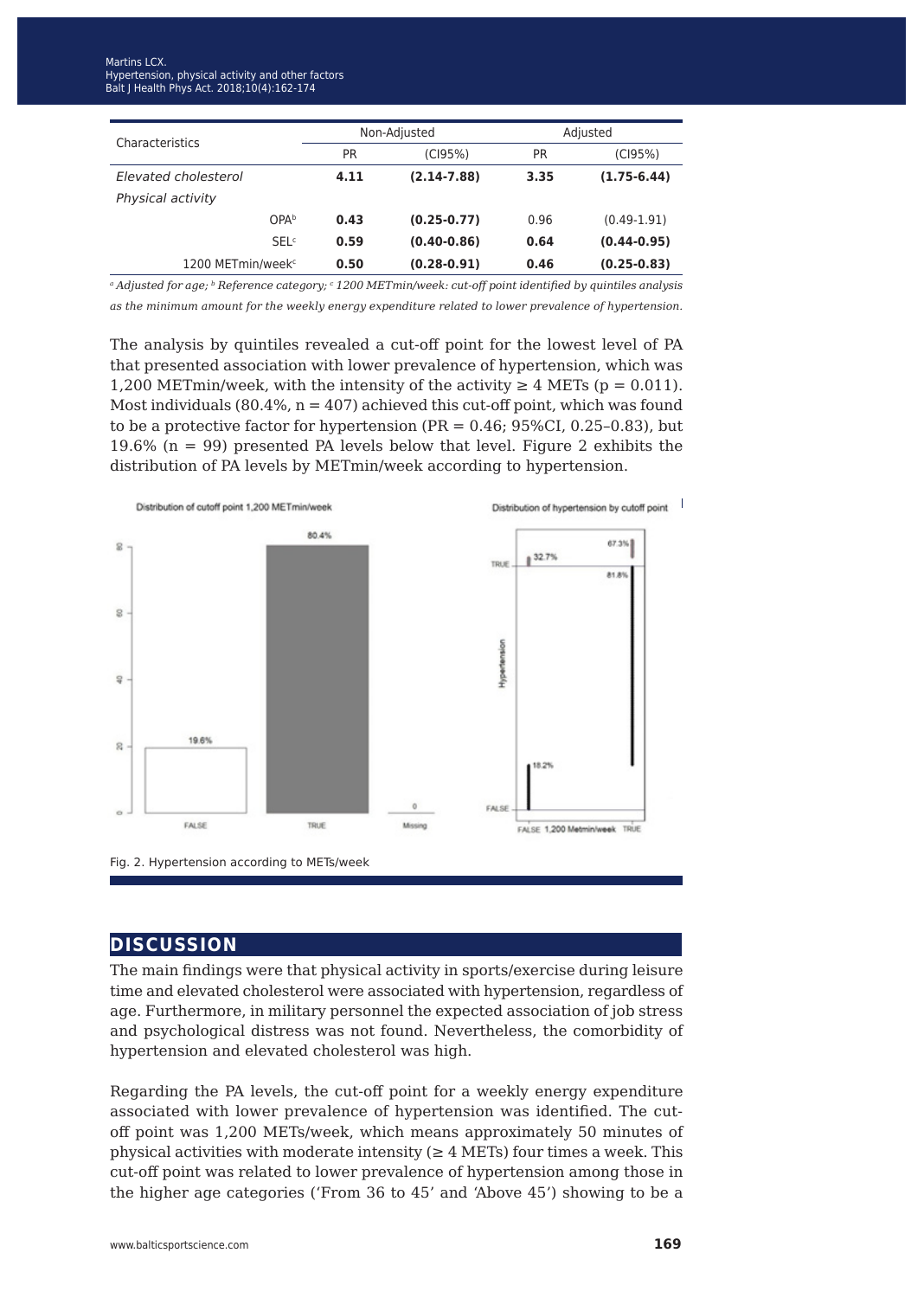protective factor (PR =  $0.46$ ; 95%CI, 0.25–0.83). In regard of the relationship between physical activity and hypertension, the literature shows that aerobic exercise in sessions of 40 minutes of moderate- to high-intensity in 3 to 5 times per week, involving a minimum of 800 METminutes per week, present effects on reducing blood pressure. Our results pointed in same direction. As the analyses were performed on dimensions of physical activity (OPA, SEL and PALL), types of exercises or sports (SEL) were analysed together. That can explain the difference to the minimum related to lower prevalence of hypertension (1,200 METmin/week) in the study population, according to the energy expenditure per week. This was an important finding because military personnel typically practice weekly physical training including aerobic, resistance and sports physical activities. Therefore, it is important to highlight the minimum amount desirable for their weekly energy expenditure that favours their cardiovascular health, which was presented here.

In relation to the physical activities dimensions, higher levels of SEL were associated with lower prevalence of hypertension even after controlling for age (PR=0.64, 95%CI, 0.44-0.95). This effect was not observed in dimensions OPA and PALL. Whereas PALL did not show association with the outcome, OPA initially presented an inverse association with hypertension; however, the statistical significance disappeared after adjusting for age. This finding can be explained by the occupational characteristics of the military environment: ranks of lieutenant, corporal and soldier have higher levels of OPA than other categories [22] and age is closely related to rank.

There is a plethora of literature regarding the health benefits of physical activity. However, the role of the different dimensions (sports/exercise, occupational, household, and other unstructured physical activities) is still not entirely clear. Physical activity is defined as "any bodily movement produced by the contraction of skeletal muscles that increases energy expenditure above a basal level" [33, 34] and is expressed in several different ways.

In the present study, SEL was the only dimension that was associated with hypertension independent of age and was related to lower rates of hypertension. These findings are consistent with the literature: leisure-time physical activity was previously found to reduce the probability of hypertension in men in Brazilian population  $(N = 54,353)$  [35]. This can be explained by the association of SEL with cardiorespiratory fitness [36] and decrease in SEL is causally associated with the incidence of hypertension [37]. The regular practice of physical activity promotes vascular remodelling, improving tissue perfusion, and decreasing peripheral vascular resistance, thus explaining the relationship between physical activity, hypertension, and other cardiovascular diseases [13, 15, 38, 39].

Focusing on military personnel of the Brazilian Army, they are expected to be physically active [22] and the results of the present study showed that regardless of hypertension individuals were still physically active. As presented in Table 2, hypertensives presented similar levels of SEL (mean of 3.40) compared to non-hypertensives (mean of 3.70). According to a longitudinal study ( $N = 54,998$ ) conducted in the U.S. (NHANES III) with a follow-up period of more than eight years, physical activity was found significant independently of the pharmacologic treatment for blood pressure control. Physically inactive adults with treated and controlled hypertension had a higher risk of all-cause mortality (hazard ratio:  $HR = 1.42$ ) compared with physically active adults (with treated and controlled hypertension). Moreover, normotensive adults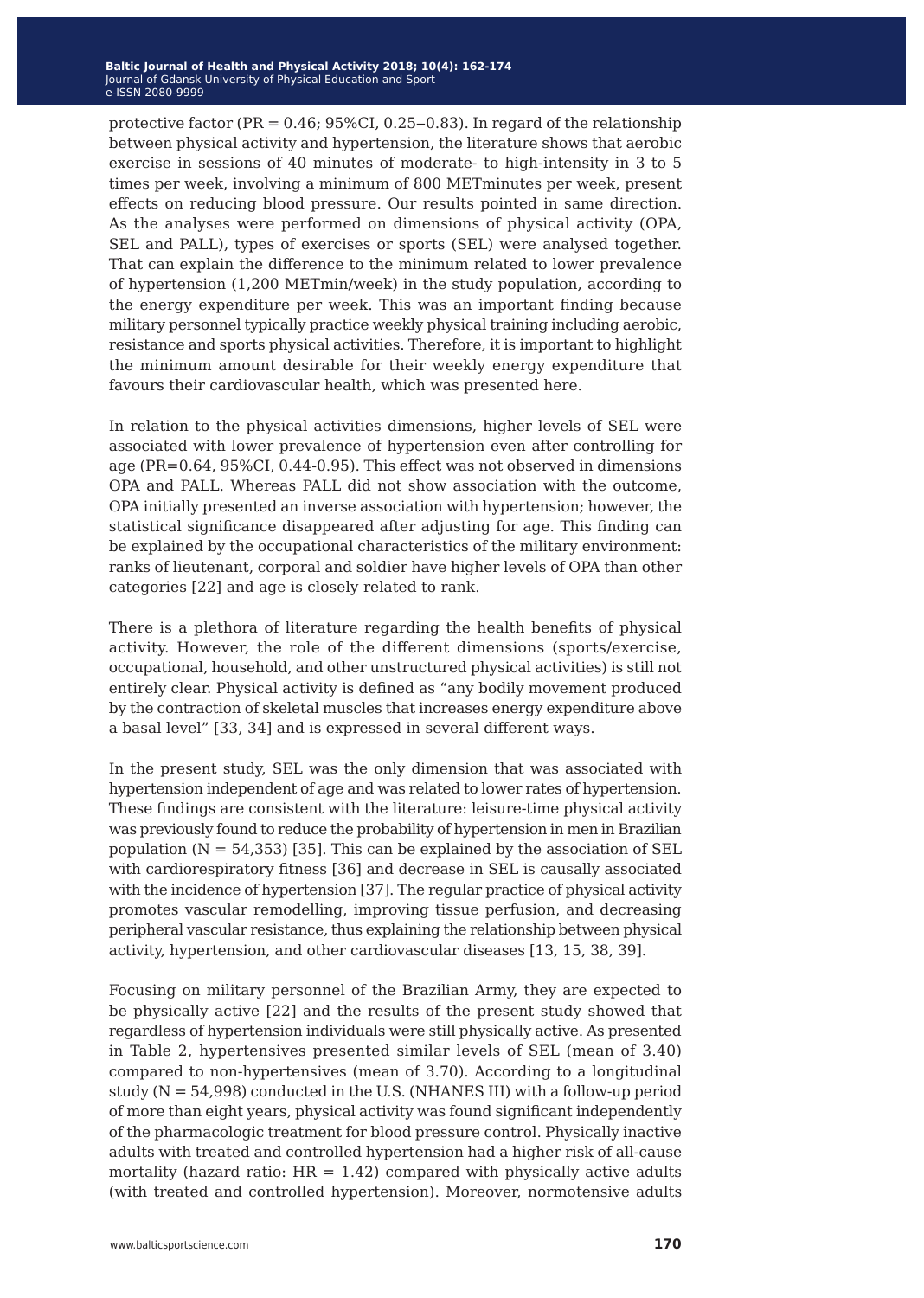who were physically active had a lower risk of mortality  $(HR = 0.72)$  compared with hypertensive adults who were active and had treated and controlled hypertension [40]. Another longitudinal study demonstrated that among hypertensive, walking and running produce similar reductions in all-cause mortality [41]. Our results indicate that hypertensives in the Brazilian army have reduced risk of all-cause mortality due to their physical active status.

Elevated cholesterol was strongly associated with hypertension, and after adjusting for age, the PR was 3.35 (95%CI, 1.75-6.44). Although due to the cross-sectional nature of the present study causality cannot to be evaluated, in scientific knowledge dyslipidaemias are one of the main risk factors to cardiovascular diseases [19] and are strongly associated with hypertension [5]. Therefore, our findings are in line with the literature.

The prevalence of comorbidity of elevated cholesterol among hypertensives was high (32.4%). As this comorbidity increases the risk for other cardiovascular diseases [18,19], this is an important finding and indicates the need for more attention to the cardiovascular risks among Brazilian military personnel.

The prevalence of elevated cholesterol (7.3%) was far lower than the 26.1% observed among males in Salvador, Bahia (BA), in a study with laboratory examinations (N  $= 7,392$ ) [42] and was above the 3.5% (N = 1,039) prevalence found in Campos dos Goytacazes, Rio de Janeiro (RJ), where there were no significant differences between the sexes [43]. The large difference between data from BA and RJ may be related to regional eating habits. In this context, members of the Brazilian Army also come from different regions and probably have eating habits that reflect their regional origin. The lack of studies on this subject is evident.

The prevalence of hypertension according to age categories was in general slightly higher than in the general population (self-reported national survey) [4] (Figure 1). This can be partially explained by the self-reported assessment method: when a stratus seeks medical care more frequently (prevention programs), individuals have a greater chance of being diagnosed by a physician. In low- and middle-income countries, it is common to observe weak health systems, which occurs in Brazil; and this can lead to large numbers of individuals without a diagnosis and/or treatment [1]. Differently, Brazilian military personnel have their health constantly monitored, and thus, selfreported prevalence can be higher than in the general population. However, the category 'Above 45 years' (41%) exhibited the greatest discrepancy compared with the national data (34% of the male population) [4]. This indicates that more attention must to be paid to this group.

Although socioeconomic and demographic factors can be related to hypertension [5,35], this was not observed in our study. This result can be explained by the standardisation of such aspects in the study population in terms of income, age, sex and education involved in the selection process to enter the Army, thus leading to homogeneity that eliminated those socioeconomic and demographic effects. Ethnicity was not associated with hypertension, which is in agreement with data of Brazilian urban population sample [44].

There was no association of job stress or psychological distress with hypertension. Even though these psychosocial variables were not associated with hypertension, another study indicated that both are associated with lower levels of SEL [22]. The literature shows that mental disorders are causally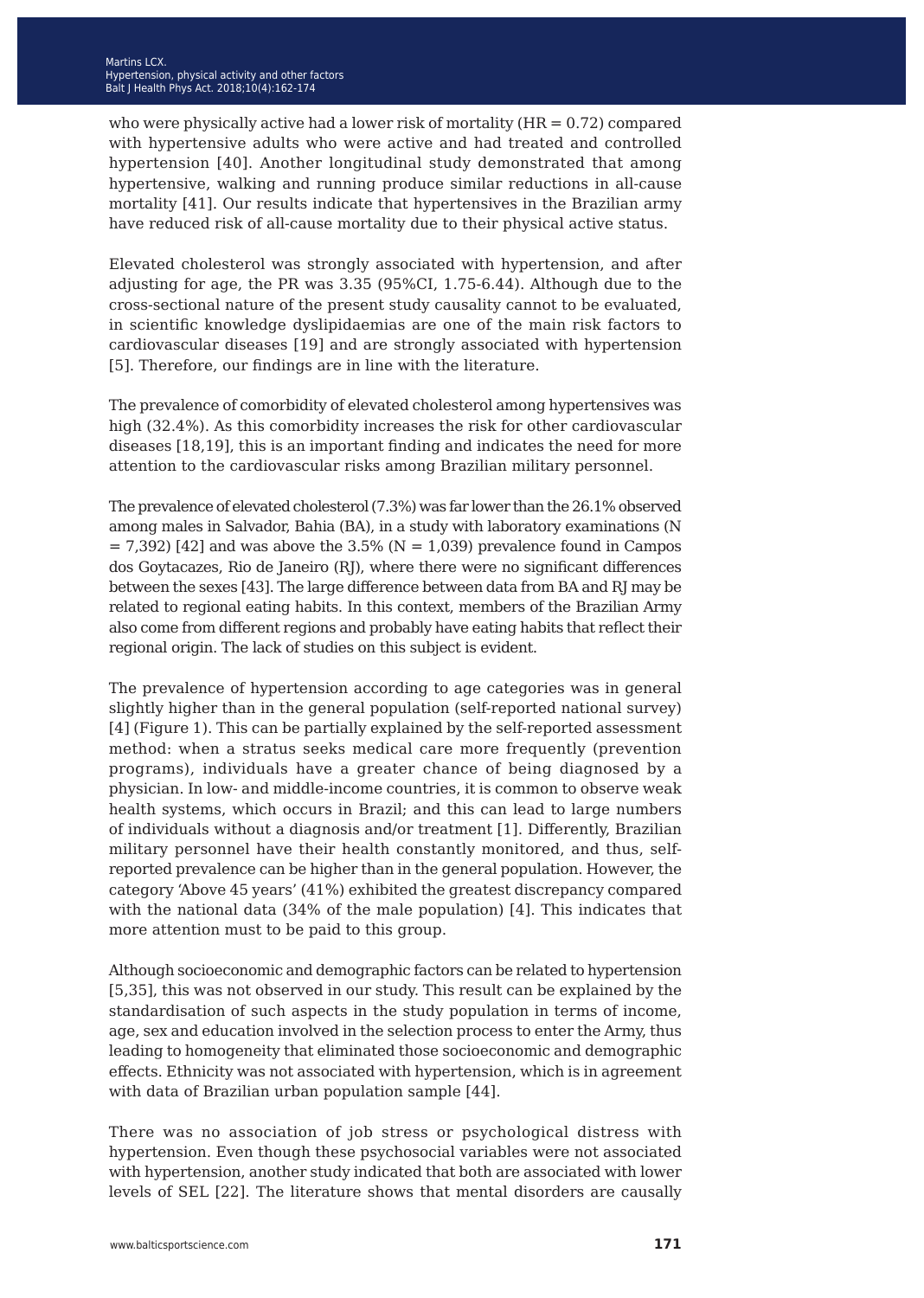associated with the development of hypertension [45,46]; however, in the present study, this association was not observed. Hence, it is recommended that further longitudinal studies should be conducted to identify etiological factors of hypertension prevalence among servicemen in the Brazilian Army.

Although literature indicates that smoking and alcohol consumption are associated with hypertension [5], this was not observed in our study. This can be explained by the amount of these practices among the participants. It is plausible that as the majority of participants were physically active, the amount of the consumption of these substances might be reduced as health behaviours are usually related to each other [47]. However, further studies should examine the moderator effect of physical activity on the consumption of alcohol and cigars.

### **strong points and limitations of the study**

The strengths of this study include that, to our knowledge, this was the first study to estimate the prevalence of hypertension among the military personnel in the Brazilian Army with a sample that was representative of the entire contingent covering all military ranks, which means participants from all different age and income categories, and with different occupational characteristics. Moreover, the study design was census type and the participation rate of 92% was very good.

Another strong point was the use of Baecke's Questionnaire [29]. This is one of the main questionnaires widely used in epidemiological research on physical activity and provides a more detailed examination identifying and distinguishing the levels of practice in three different dimensions: occupational (OPA), sports/ exercise (SEL), and other activities in leisure and locomotion (PALL). The instrument was developed based on the energy expenditure measure using patterns standardised established by the Compendium of Physical Activities [30], which contributes to comparability among studies.

The present study added contribution to the little-explored area of PA by dimensions and addressing a need identified in the literature [35]. Nevertheless, the association of PA according to domains shows different influences on mental health [48], therefore it is relevant to investigate the issue. Additionally, this study evaluated the relationship between job stress and psychological distress with hypertension in military personnel, further aggregating knowledge on this subject.

One possible limitation of this study is that self-reported prevalence can be overor under-estimated depending on the number of medical consultations of the participants; however, this methodology has been widely used and presents validity for epidemiological studies [49]. This method is especially important for low- and middle-income countries because of its feasibility and low costs. The withdrawal of women from the analyses took place because the number represented very few individuals and as could weaken the overall results. This methodology was previously applied in this context [21]. Additionally, there is the limitation of the cross-sectional design that does not allow determining the temporal nature of the factors under study; therefore, the causal direction of the association is restricted.

The methodology to estimate prevalence through self-reported data has been widely used in literature, principally in low- and middle-income countries. In multidimensional studies it is common that direct measurements, such as blood pressure, are not always viable. In this context, literature shows that self-reported estimative of diseases are usually used as approximation of the prevalence, in this case, for hypertension [23, 35].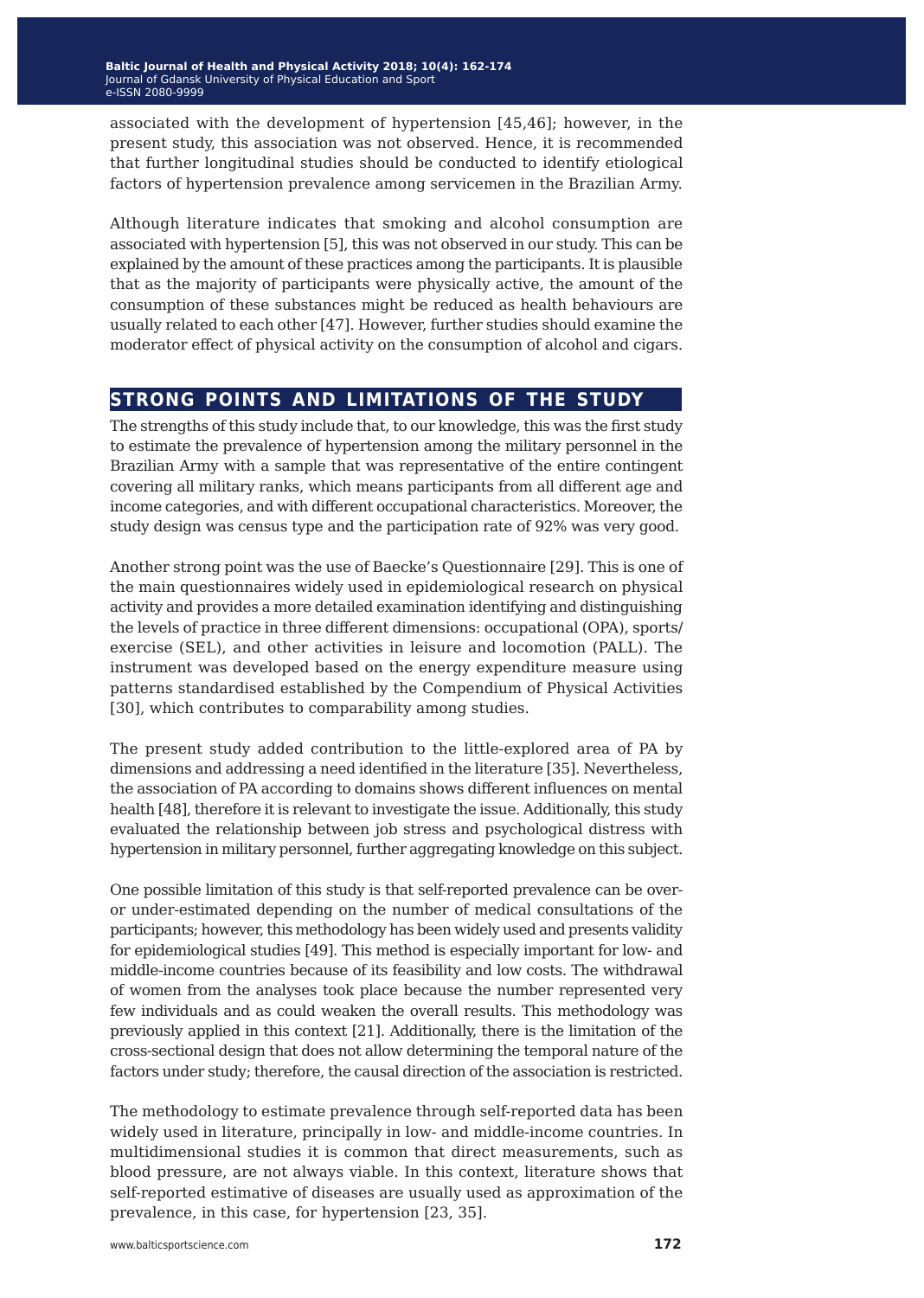#### **conclusions**

This study evaluated the association of PA levels, job stress, psychological distress, elevated cholesterol and sociodemographic factors with hypertension in military personnel of the Brazilian Army. Expected associations of job stress and psychological distress with hypertension were not exhibited in the participants, which can possibly be related to the status of being physically active. The prevalence of comorbidity of elevated cholesterol and hypertension was high, which aligns to the general population data.

#### **references**

- [1] WHO. A global brief on hypertension: silent killer, global public health crisis. Geneve, SW: World Health Organization; 2013.
- [2] Skoog I, Lernfelt B, Landahl S, et al. 15-year longitudinal study of blood pressure and dementia. Lancet. 1996;347:1141-1145. [https://doi.org/10.1016/S0140-6736\(96\)90608-X](https://doi.org/10.1016/S0140-6736(96)90608-X)
- [3] Köhler S, Baars MAE, Spauwen P, Schievink S, Verhey FRJ, van Boxtel MJP. Temporal evolution of cognitive changes in incident hypertension: Prospective cohort study across the adult age span. Hypertension. 2013.<https://doi.org/10.1161/HYPERTENSIONAHA.113.02096>
- [4] Brasil. Ministério da Saúde, DATASUS. Indicadores e Dados Básicos ‒ 2012. DATASUS 2014. http:// tabnet.datasus.gov.br/cgi/idb2012/matriz.htm (accessed January 8, 2014). Portuguese.
- [5] Sanchez R, Ayala M, Baglivo H, et al. Latin American guidelines on hypertension. J Hypertens. 2009 May;27:905–22. <https://doi.org/10.1097/HJH.0b013e32832aa6d2>
- [6] Webber BJ, Seguin PG, Burnett DG, Clark LL, Otto JL. Prevalence of and risk factors for autopsydetermined atherosclerosis among US service members, 2001-2011. JAMA. 2012;308:2577-2583. <https://doi.org/10.1001/jama.2012.70830>
- [7] Yechoor P, Blaustein AS, Bakaeen FG, et al. The natural history of moderate aortic stenosis in a veteran population. J Thorac Cardiovasc Surg. 2013;145:1550-1553.<https://doi.org/10.1016/j.jtcvs.2012.05.013>
- [8] Spelman JF, Hunt SC, Seal KH, Burgo-Black AL. Post deployment care for returning combat veterans. J Gen Intern Med. 2012;27:1200-1209.<https://doi.org/10.1007/s11606-012-2061-1>
- [9] Wenzel D, Souza JMP de, Souza SB de. Prevalência de hipertensão arterial em militares jovens e fatores associados. Revista de Saúde Pública. 2009;43:789-795.<https://doi.org/10.1590/S1413-81232008000500029> Portuguese.
- [10] Neves EB. Prevalência de sobrepeso e obesidade em militares do exército brasileiro: associação com a hipertensão arterial. Ciência & amp; Saúde Coletiva. 2008;13:1661-1668. [https://doi.](https://doi.org/10.1155/2013/547809) [org/10.1155/2013/547809](https://doi.org/10.1155/2013/547809) Portuguese.
- [11] Bolívar JJ. Essential hypertension: An approach to its etiology and neurogenic pathophysiology. Int J Hypertens. 2013;2013:547809. doi:10.1155/2013/547809.
- [12] Rosenthal T, Alter A. Occupational stress and hypertension. J Am Soc Hypertens. 2012;6:2-22. [https://](https://doi.org/10.1016/j.jash.2011.09.002) [doi.org/10.1016/j.jash.2011.09.002](https://doi.org/10.1016/j.jash.2011.09.002)
- [13] Kokkinos P. Physical activity, health benefits, and mortality risk. ISRN Cardiol. 2012;2012:718789. <https://doi.org/10.5402/2012/718789>
- [14] Boreham CA, Ferreira I, Twisk JW, Gallagher AM, Savage MJ, Murray LJ. Cardiorespiratory fitness, Physical activity, and arterial stiffness: The Northern Ireland Young Hearts Project. Hypertension. 2004;44:721-6. <https://doi.org/10.1161/01.HYP.0000144293.40699.9a>
- [15] Pertrini CM, Miyakawa AA, Laurindo FMR, Krieger JE. Nitric oxide regulates angiotensin-I converting enzyme under static conditions but not under shear stress. Braz J Med Biol Res. 2003;36:1175-1178. <https://doi.org/10.1590/S0100-879X2003000900005>
- [16] Roque FR, Hernanz R, Salaices M, Briones AM. Exercise training and cardiometabolic diseases: Focus on the vascular system. Curr Hypertens Rep. 2013;15:204-214.<https://doi.org/10.1007/s11906-013-0336-5>
- [17] Dep. of Health and Human Services D. Physical activity guidelines for Americans. Okla Nurse. 2009;53:25.
- [18] Xavier HT, Izar MC, Neto F, R J, et al. V Diretriz Brasileira de Dislipidemias e Prevenção da Aterosclerose. Arquivos Brasileiros de Cardiologia. 2013;101:1-20.<https://doi.org/10.5935/abc.2013S010> Portuguese.
- [19] Graham I, Cooney M-T, Bradley D, Dudina A, Reiner Z. Dyslipidemias in the prevention of cardiovascular disease: risks and causality. Curr Cardiol Rep. 2012;14:709-720. <https://doi.org/10.1007/s11886-012-0313-7>
- [20] Alves MG de M, Chor D, Faerstein E, Werneck GL, Lopes CS. Job strain and hypertension in women: Estudo Pro-Saúde (Pro-Health Study). Rev Saude Publica. 2009;43:893-896. [https://doi.org/10.1590/](https://doi.org/10.1590/S0034-89102009000500019) [S0034-89102009000500019](https://doi.org/10.1590/S0034-89102009000500019)
- [21] Martins LCX, Lopes CS. Military hierarchy, job stress and mental health in peacetime. Occup Med (Lond). 2012;62:182-187.<https://doi.org/10.1093/occmed/kqs006>
- [22] Martins LC, Lopes CS. Rank, job stress, psychological distress and physical activity among military personnel. BMC Public Health. 2013;13:716.<https://doi.org/10.1186/1471-2458-13-716>
- [23] Faerstein E, Chor D, Lopes Cde S. Reliability of the information about the history of diagnosis and treatment of hypertension. Differences in regard to sex, age, and educational level. The Pro-Saude study. Arq Bras Cardiol. 2001;76:301-304.<https://doi.org/10.1590/S0066-782X2001000400004>
- [24] Landis JR, Koch GG. The measurement of observer agreement for categorical data. Biometrics 1977;33:159-74.<https://doi.org/10.2307/2529310>